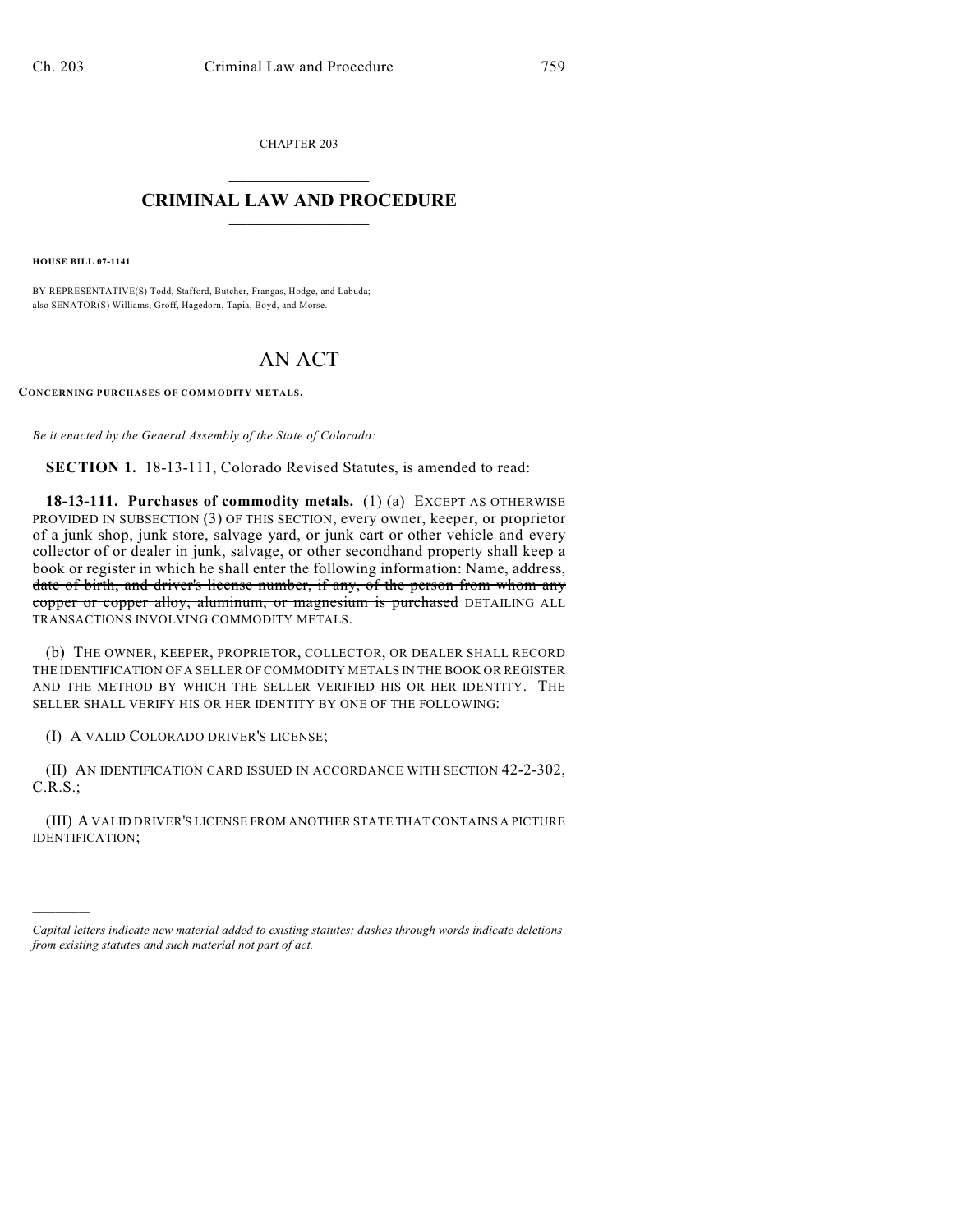(IV) A MILITARY IDENTIFICATION CARD;

(V) A VALID UNITED STATES PASSPORT;

(VI) AN ALIEN REGISTRATION CARD; OR

(VII) A NONPICTURE IDENTIFICATION DOCUMENT ISSUED BY A STATE OR FEDERAL GOVERNMENT ENTITY IF THE OWNER, KEEPER, PROPRIETOR, COLLECTOR, OR DEALER OBTAINS A CLEAR IMPRINT OF THE SELLER'S RIGHT INDEX FINGER OR THE CLEAR IMPRINT OF ANOTHER FINGER IF THE RIGHT FINGER DOES NOT PROVIDE A CLEAR IMPRINT.

(c) THE OWNER, KEEPER, PROPRIETOR, COLLECTOR, OR DEALER SHALL REQUIRE THE SELLER OF A COMMODITY METAL TO PROVIDE FOR THE BOOK OR REGISTER:

(I) A SIGNED AFFIDAVIT, SWORN AND AFFIRMED UNDER PENALTY OF LAW, THAT THE SELLER IS THE OWNER OF THE COMMODITY METAL OR IS OTHERWISE ENTITLED TO SELL THE COMMODITY METAL. THE OWNER, KEEPER, PROPRIETOR, COLLECTOR, OR DEALER SHALL PROVIDE THE AFFIDAVIT FORM TO THE SELLER.

(II) The license plate number and description of the vehicle or conveyance if any, in which the same COMMODITY METAL was delivered.

(d) THE OWNER, KEEPER, PROPRIETOR, COLLECTOR, OR DEALER SHALL INCLUDE THE FOLLOWING IN THE BOOK OR REGISTER:

(I) The date and place of each purchase of such copper or copper alloy, aluminum, or magnesium THE COMMODITY METAL; and

(II) The description and quantity of such copper, copper alloy, aluminum, or magnesium THE COMMODITY METAL purchased.

(e) Such THE book or register shall be made available to any law enforcement PEACE officer for inspection at any reasonable time.

(2) EXCEPT AS OTHERWISE PROVIDED IN SUBSECTION (3) OF THIS SECTION, the purchaser OWNER, KEEPER, PROPRIETOR, COLLECTOR, OR DEALER of any such copper or copper alloy, aluminum, or magnesium COMMODITY METAL shall hold the copper or copper alloy, aluminum, or magnesium COMMODITY METAL purchased separate and apart from all other materials purchased for a period of not less than five working days after the date of purchase, during which period the purchaser OWNER, KEEPER, PROPRIETOR, COLLECTOR, OR DEALER shall not change the form of said copper or copper alloy, aluminum, or magnesium THE COMMODITY METAL and shall permit any law enforcement officer to make inspection of such copper or copper alloy, aluminum, or magnesium THE COMMODITY METAL during the said holding period of five working days; EXCEPT THAT ANY TRANSACTION FOR THE PURCHASE OF A COMMODITY METAL WHEREIN A DIGITAL PHOTOGRAPHIC RECORD, VIDEO RECORD, OR OTHER RECORD FORMAT IS USED TO IDENTIFY THE SELLER AND THE COMMODITY METAL THAT THE SELLER IS SELLING SHALL BE EXEMPT FROM THE HOLDING REQUIREMENT DESCRIBED IN THIS SUBSECTION (2). THE DIGITAL PHOTOGRAPHIC RECORD, VIDEO RECORD, OR OTHER RECORD FORMAT SHALL BE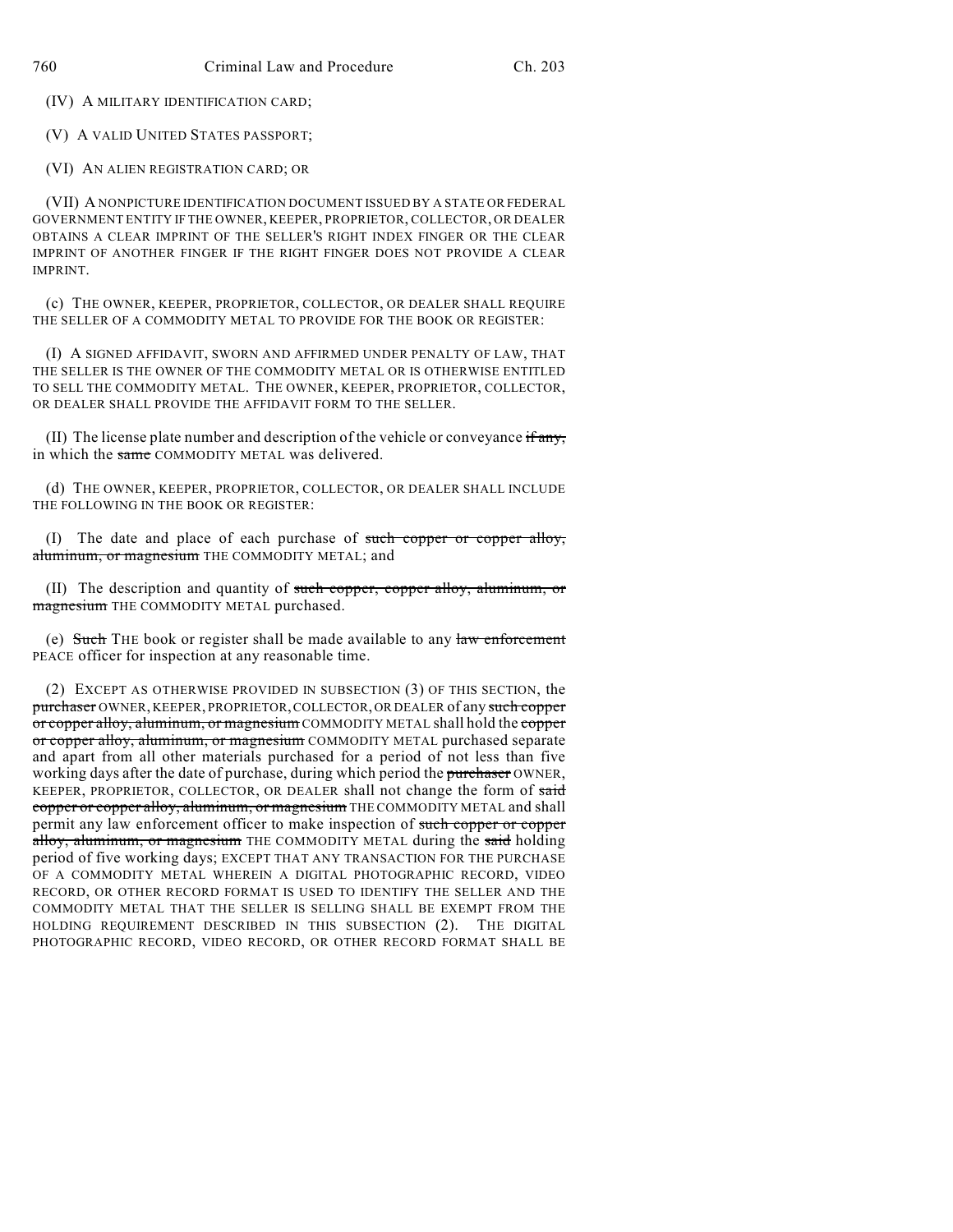RETAINED FOR NINETY DAYS, AND THE OWNER SHALL PERMIT A LAW ENFORCEMENT OFFICER TO MAKE INSPECTIONS OF THE RECORD.

(3) Exempted from the five-day holding period and from any requirement to keep records pursuant to this subsection (1) shall be THE FOLLOWING TRANSACTIONS AND MATERIALS ARE EXEMPT FROM THE REQUIREMENTS SPECIFIED IN SUBSECTIONS (1) AND (2) OF THIS SECTION:

(a) Any materials purchased from a regulated public utility or an original manufacturer of scrap or industrially generated scrap; or

(b) The purchase of recyclable food and beverage containers from any source; or EXCEPT THAT, FOR PURPOSES OF THIS EXEMPTION, A METAL BEER KEG SUITABLE FOR REUSE SHALL NOT BE CONSIDERED A RECYCLABLE BEVERAGE CONTAINER;

(c) Any scrap which THAT is involved in a transaction between dealers or governmental entities; or

(d) Any salvageable by-product of construction sold by any contractor or subcontractor;

(e) The requirements of this subsection  $(1)$  shall not apply to Any transaction for the purchase of **copper or copper alloy, aluminum, or magnesium** A COMMODITY METAL in which the amount of such THE metal purchased from a single seller in a single day does not exceed IS LESS THAN twenty-five pounds.

 $(2)$  (4) The information entered in said THE book or register, as provided in subsection (1) of this section, need not be kept for a period longer than three years after the date of purchase of such copper or copper alloy, aluminum, or magnesium THE COMMODITY METAL.

 $(3)$  (5) Any person who violates any of the provisions of subsection (1) of this section  $\sigma$ F BY FAILING TO KEEP A BOOK OR REGISTER, any person who knowingly gives false information with respect to the information required to be maintained in the BOOK OR register provided for in subsection (1) of this section, AND ANY PERSON WHO VIOLATES THE PROVISIONS OF SUBSECTION (2) OF THIS SECTION commits:

(a) A class 1 CLASS 2 misdemeanor IF THE VALUE OF THE COMMODITY METAL INVOLVED IS LESS THAN FIVE HUNDRED DOLLARS; OR

(b) A CLASS 1 MISDEMEANOR IF THE VALUE OF THE COMMODITY METAL INVOLVED IS FIVE HUNDRED DOLLARS OR MORE.

(6) THERE IS A REBUTTABLE PRESUMPTION THAT METAL PURCHASED BY A DEALER FOR THE PURPOSE OF RECYCLING IS A COMMODITY METAL IF THE COMMODITY METAL HAS A VALUE OF FIFTY CENTS PER POUND OR GREATER FOR PURPOSES OF RECYCLING THE COMMODITY METAL.

(7) THIS SECTION SHALL NOT APPLY TO A PERSON OR ENTITY THAT DOES NOT PROVIDE REMUNERATION FOR COMMODITY METALS COLLECTED IN DROP-OFF CURBSIDE CONTAINERS OR AT MATERIALS RECOVERY SITES.